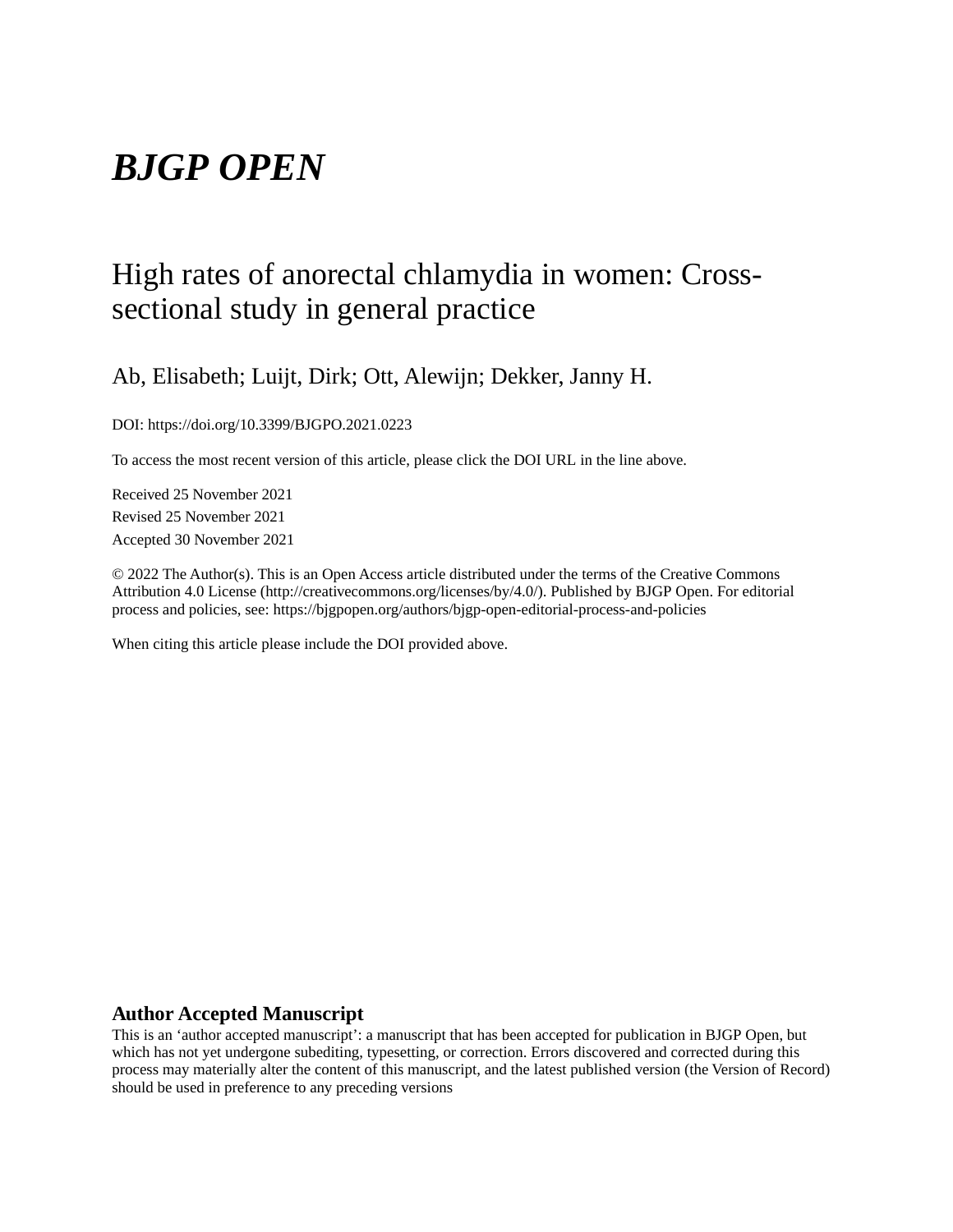## **High Rates of Anorectal Chlamydia in Women: Cross-sectional Study in General Practice**

Liesbeth (E) AB,<sup>1</sup> Dirk Luijt,<sup>2</sup> Alewijn Ott,<sup>2</sup> Janny H Dekker<sup>1</sup>

- <sup>1.</sup> Department of General Practice and Elderly Care Medicine, University Medical Centre Groningen, PO Box 880, 9700 AW Groningen, the Netherlands
- <sup>2.</sup> Department of Medical Microbiology, Certe, PO Box 909, 9700 AX, Groningen, the Netherlands

E AB, MD, general practitioner, Academic General Practice, Department of General Practice and Elderly Care Medicine, University Medical Centre Groningen, PO Box 880, 9700 AW Groningen, the Netherlands,

D Luijt, chief microbiological analyst, Certe, Department of Medical Microbiology, PO Box 909, 9700 AX, Groningen, the Netherlands

A Ott, PhD, medical microbiologist, Certe, Department of Medical Microbiology, PO Box 909, 9700

AX, Groningen, the Netherlands

JH Dekker, MD, PhD, senior researcher, Department of General Practice and Elderly Care Medicine, University Medical Centre Groningen, PO Box 880, 9700 AW Groningen, the Netherlands, ORCID ID:

0000-0001-5005-9324

Corresponding author: E. AB E-mail: e.ab@umcg.nl

## **Word count**

Abstract: 247

Main text: 2615 (without references)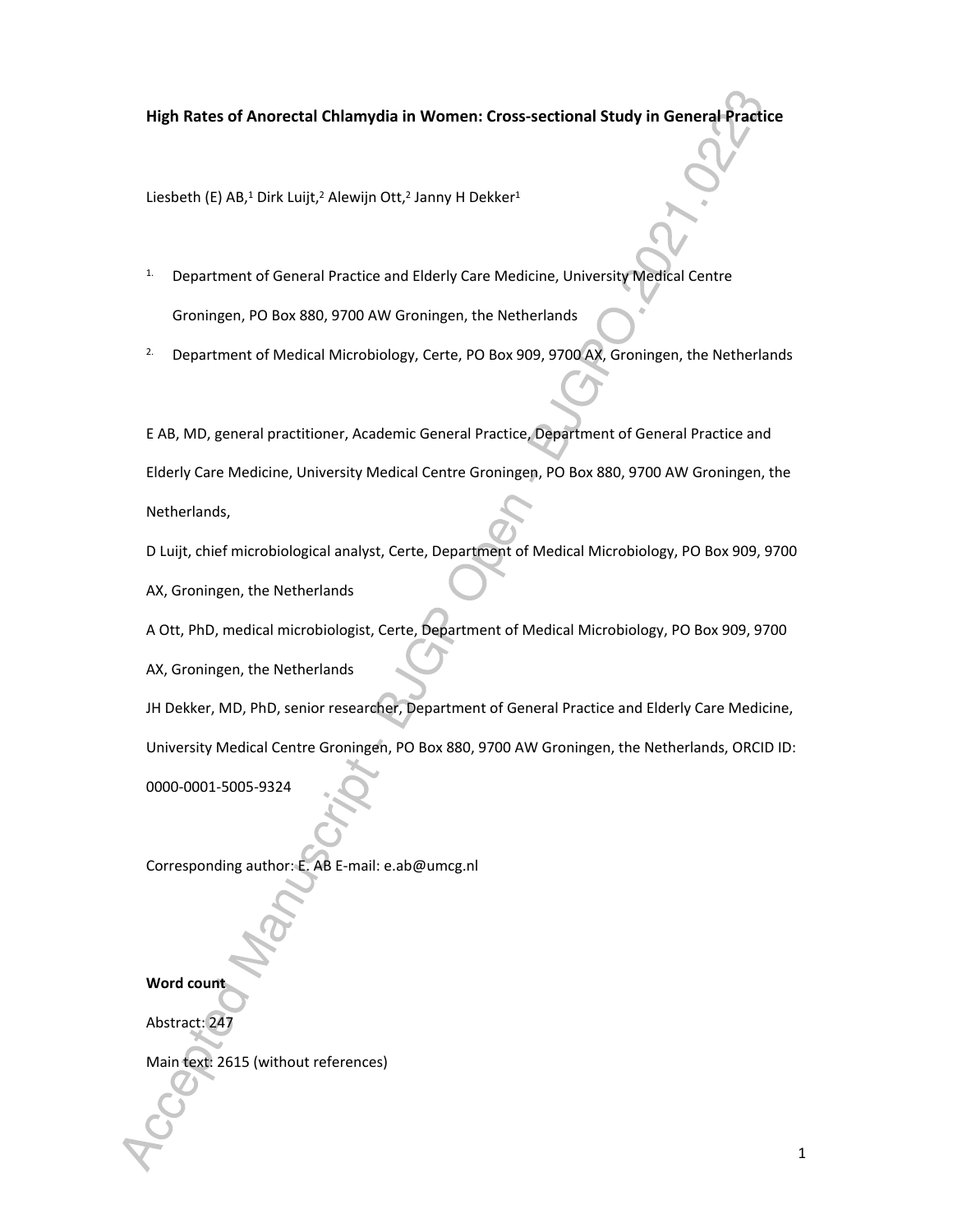#### **ABSTRACT**

**Background.** Genital and anorectal *Chlamydia trachomatis* frequently present together in sexually transmitted infection clinics.

**Aim.** This study aimed to investigate the prevalence of co-occurrent genital and anorectal chlamydia infection, and to study whether sexual behavior is associated with anorectal infection.

**Design and Setting.** A cross-sectional study in general practices in the north of the Netherlands.

**Methods.** Women attending general practice with an indication for genital chlamydia testing were included and asked to complete a structured questionnaire on sexual behavior. Anorectal infection prevalence was compared according to testing indications: standard vs experimental (i.e. based on questionnaire answers). Variables associated with anorectal chlamydia were analyzed by univariate and multivariate logistic regression analyses.

**Results.** Data could be analyzed for 497 of 515 included women. Overall, 17.8% (87/490) were positive for *C. trachomatis*; of these, 72.4% (63/87) had co-occurrent genital and anorectal infection, 13.8% (12/87) had genital infection only, and 12.6% (11/87) had anorectal infection only. Rectal infection was missed in 69.3% of cases using the standard indication alone, while adding the sexual history still missed 20.0%. Age was the only variable significantly associated with anorectal infection. **Conclusions.** The prevalence of anorectal disease is high among women who visit their general practitioner with an indication for genital *C. trachomatis* testing. Many anorectal infections are missed despite taking comprehensive sexual histories, meaning that standard treatment of genital infection with azithromycin may result in rectal persistence. Performing anorectal testing in all women with an indication for genital *C. trachomatis* testing is therefore recommended.

## **Keywords**

*Chlamydia trachomatis*, Sexually Transmitted Diseases, Sexual behavior, Women, General Practice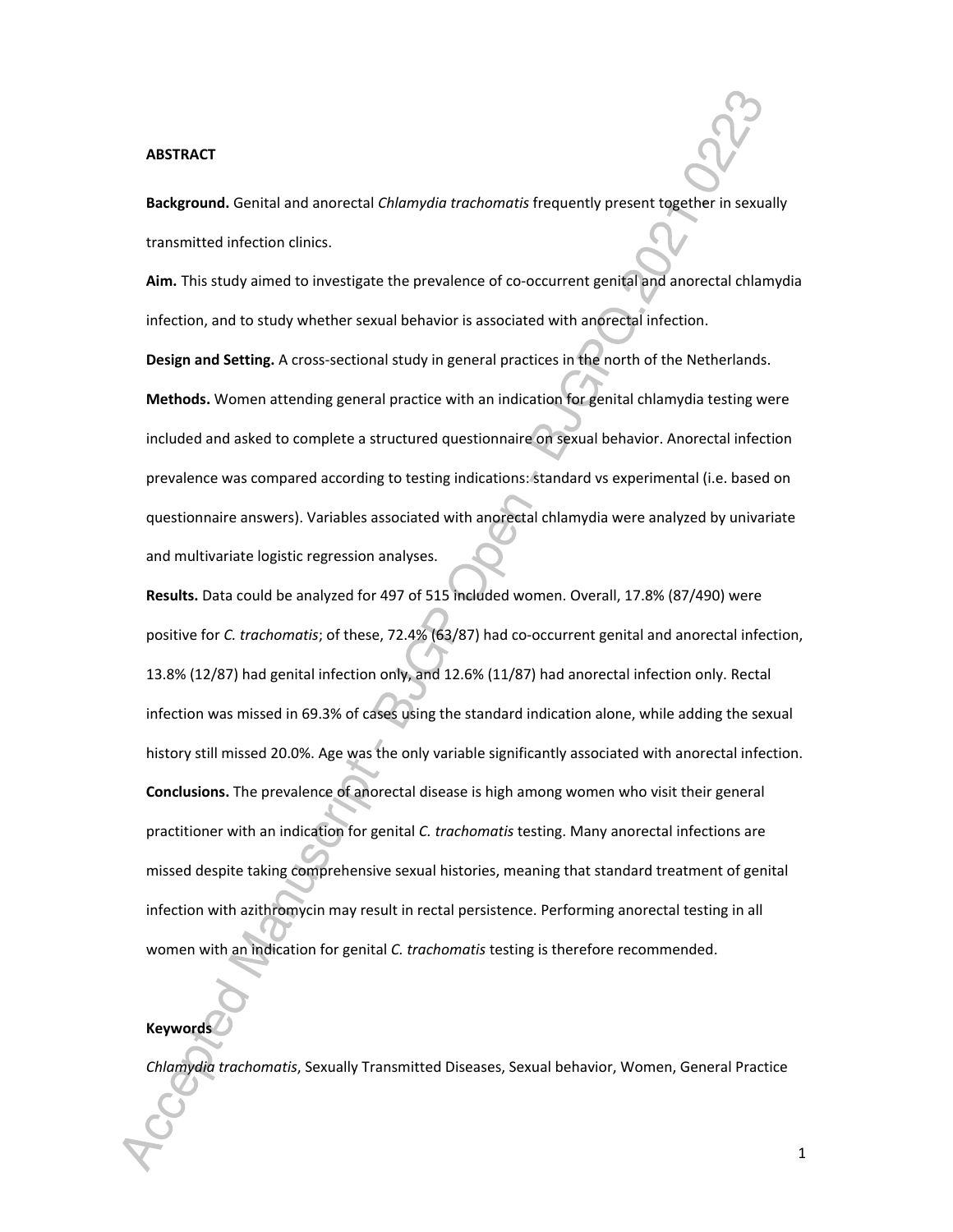#### **How this fits in**

- *Chlamydia trachomatis* infection continues to be prevalent in women despite screening programs and awareness among care providers and patients.
- This could reflect anorectal persistence, with a high rate of infection at both genital and anorectal sites reported in high-risk populations.
- We add data from general practice showing a high rate of missed co-occurrent genital and anorectal chlamydia infection with standard diagnosis and treatment.
- One advisable strategy is to perform additional anorectal testing for *C. trachomatis* in all women with an indication for genital testing.

#### **INTRODUCTION**

The prevalence of *Chlamydia trachomatis* (CT) is high and continuing to rise worldwide.<sup>1</sup> In an effort to understand why this epidemic has not been controlled, the possible occurrence of undetected and untreated anorectal CT infection has gained attention. Testing guidelines for sexually transmitted infection (STI) advocate rectal CT screening for women who visit a health care facility with a history of anal intercourse or anal symptoms.<sup>2,3,4,5,6</sup> However, anorectal CT is frequently diagnosed without such a history, as shown in studies of women attending STI clinics or hospitals.<sup>7,8,9</sup> One study from an STI clinic in the Netherlands reported a high rate of genital and anorectal CT cooccurrence even with no indication for anorectal testing.<sup>9</sup> The authors therefore concluded that testing based on classical indication is no longer appropriate.<sup>9</sup> Once identified, rectal infection should be treated with doxycycline because standard treatment, with azithromycin, which is used for genital CT in the Netherlands, may fail to clear rectal infection and promote recurrent genital infection by auto-inoculation.<sup>9</sup> BASHH and NHS guidelines recommend doxycycline as first line treatment for uncomplicated CT infections. 10,11 Another problem with anorectal testing by indication is that women might interpret the question "did you have anal sex?" as meaning anal penetration by the penis, whereas CT may be transmitted to the rectum by other anal contact. To date, studies of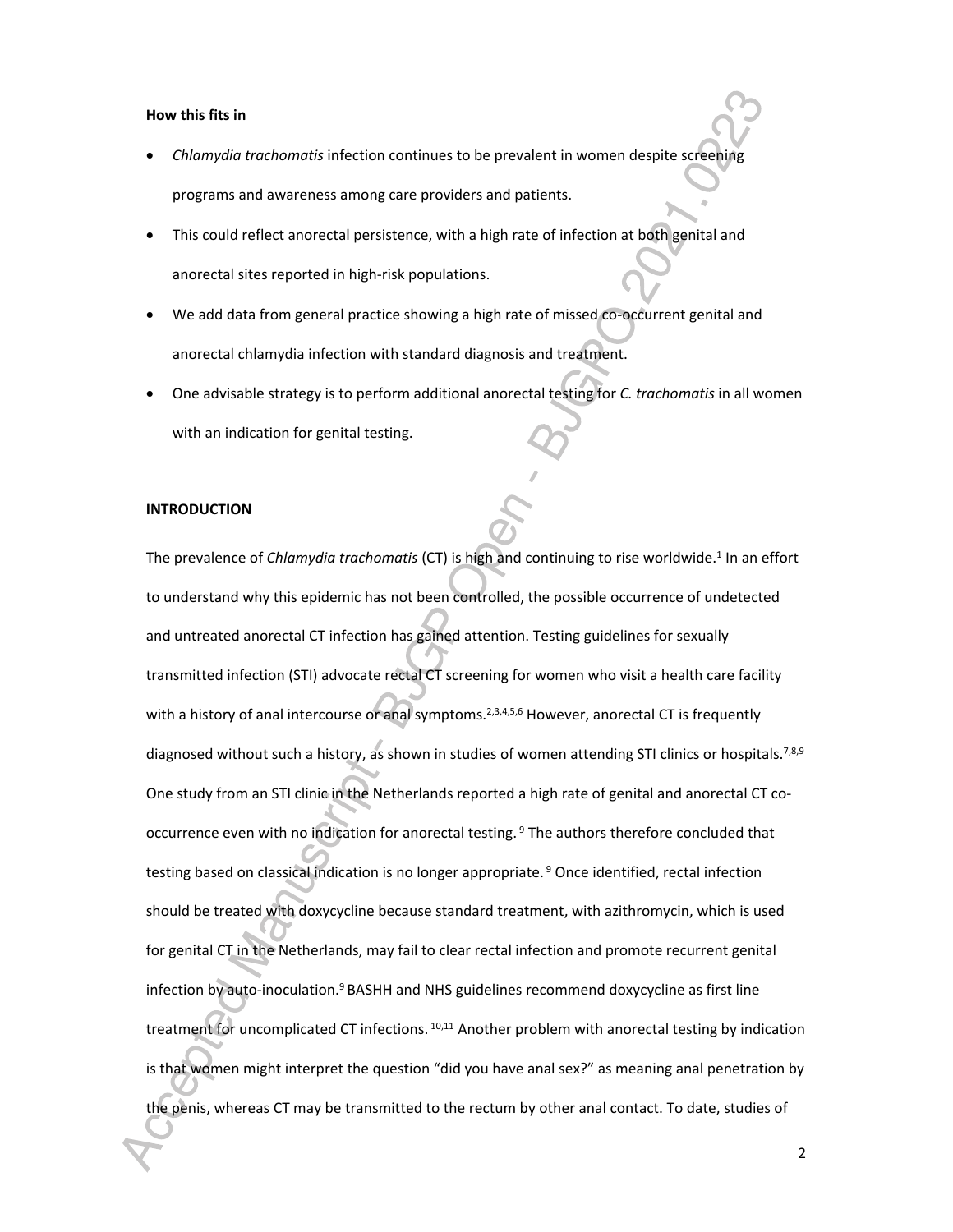anorectal CT in women have been carried out in STI clinics or hospitals where there is typically a high-risk of STI.<sup>7</sup>To our knowledge, there are no data in primary care populations where women opting for an STI test are generally at lower risk.<sup>7</sup>

In this study, we aimed to discover the prevalence of both genital and anorectal CT in women with an indication for genital CT testing when visiting a general practitioner (GP) about an STI. We also aimed to determine if anorectal infection (co-occurrence) could be predicted from an in-depth questionnaire on sexual history.

#### **METHODS**

#### **Study Design, Patients, and Setting**

This cross-sectional study was conducted in seven general practices with a GP-led STI consultation facility in the north of the Netherlands. These practices delivered protocol-based care following Dutch GP guidelines, for patients with STI-related signs, symptoms, or questions. We have no national asymptomatic screening program for CT. Between September 2017 and October 2019, consecutive women aged ≥18 years with an indication for genital CT testing were informed about the study by a nurse or GP and asked to participate. The following indications were used: multiple sexual partners in the last 6 months, unprotected sex, a sexual partner with STI, vaginal symptoms, and fear of having an STI. Women were excluded if they refused anorectal testing or were unable or unwilling to provide an adequate sexual history.

#### **Data Collection**

A sexual history was obtained using a structured questionnaire administered by the nurse or GP (Supplementary Figure 1). Standard questions were first asked about anal sex and symptoms. Thereafter, extended questions were asked about anal contact with and without penetration, condom use for anal sex, anal contact with fingers, use of sex toys, and oral contact with either the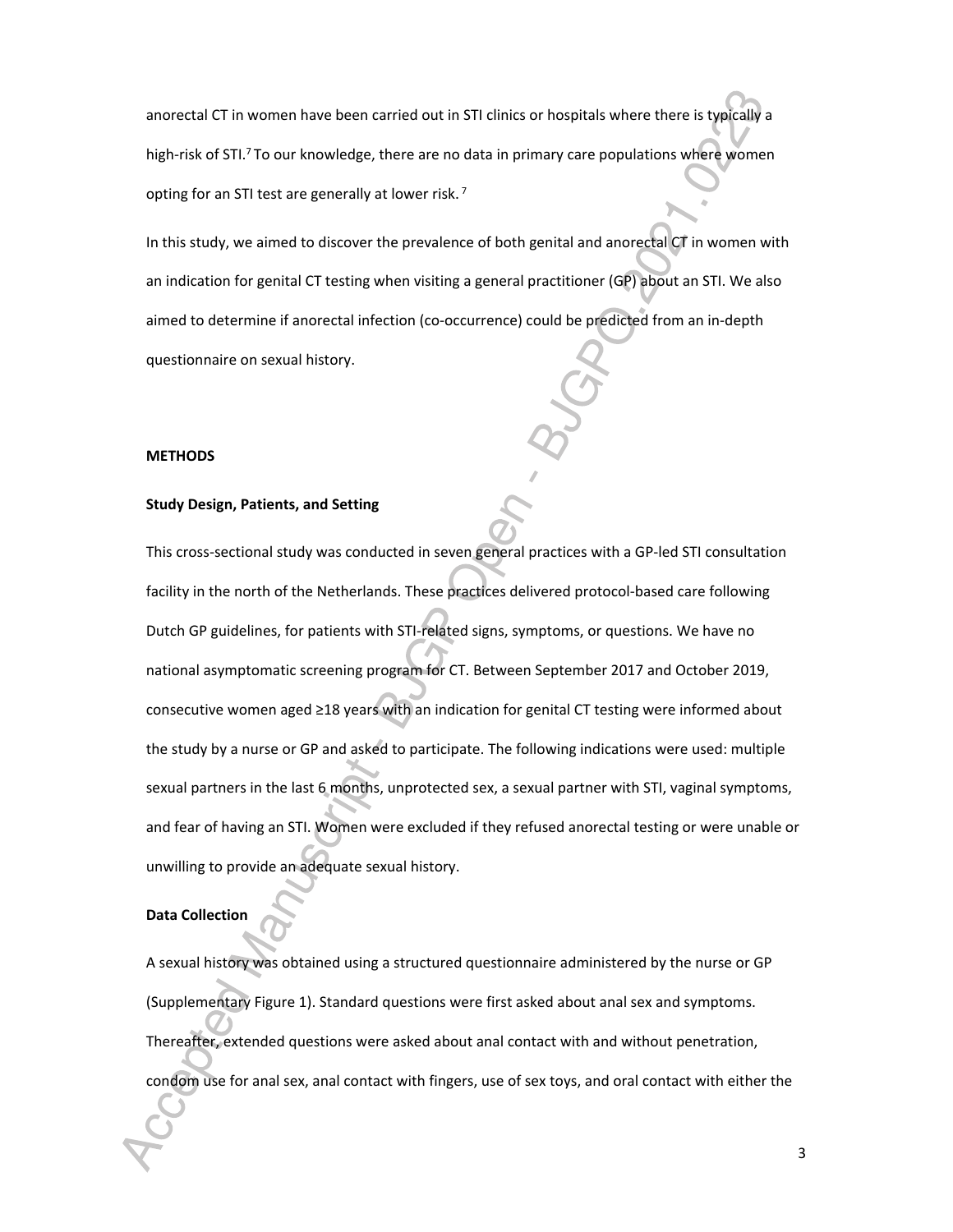patient's genitals or anus.

Genital and anorectal samples were taken for CT testing after receiving informed consent from the patient. Self-collection at home was allowed, for which we gave clear written and verbal instructions on how to take the samples (e.g., to prevent cross-contamination). The swabs were sent to a laboratory (Certe, Groningen) for CT testing by real-time PCR. DNA was isolated from samples, using MagNAPure 96 Roche Diagnostics Germany, according to the manufacturer's protocol, and was tested using the Presto CT-NG assay (Goffin Molecular Technologies). The PCR cycle threshold (Ct) value was recorded for all positive samples, with lower Ct values indicating larger amounts of DNA (i.e., inversely proportional).

To facilitate comparison with other studies, patients were grouped into three age categories and the indication for testing based on data from the sexual behavior questionnaire. We considered "standard" indications for anorectal testing as self-report of anal symptoms and/or anal sex, and we considered "experimental" indications for anorectal testing to be any positive answer to at least one relevant question from among all standard and extended questions on anal contact.

Demographic data and questionnaire responses were recorded on study forms by the general practitioners and nurses of the general practice and sent to the study center after anonymization. All data were imported in an Excel database and independently checked for input errors. Patients were treated according to the Dutch guideline on STI in general practice, based on their test results (azithromycin for genital CT and doxycycline for anorectal or double infection).

#### **Sample Size**

We expected 10% of the genital CT tests to be positive based on results from a previous study<sup>12</sup> and assumed that, among these, 50% of subsequent anorectal tests would be positive. Therefore, given a population of 500 tested women, we expected genital CT to be present in 50 (95% confidence interval [CI], 37–63), with anorectal CT present in 25 of these (25/500 = 5%; 95% CI, 3%–7%). This was considered sufficiently accurate for the study aims.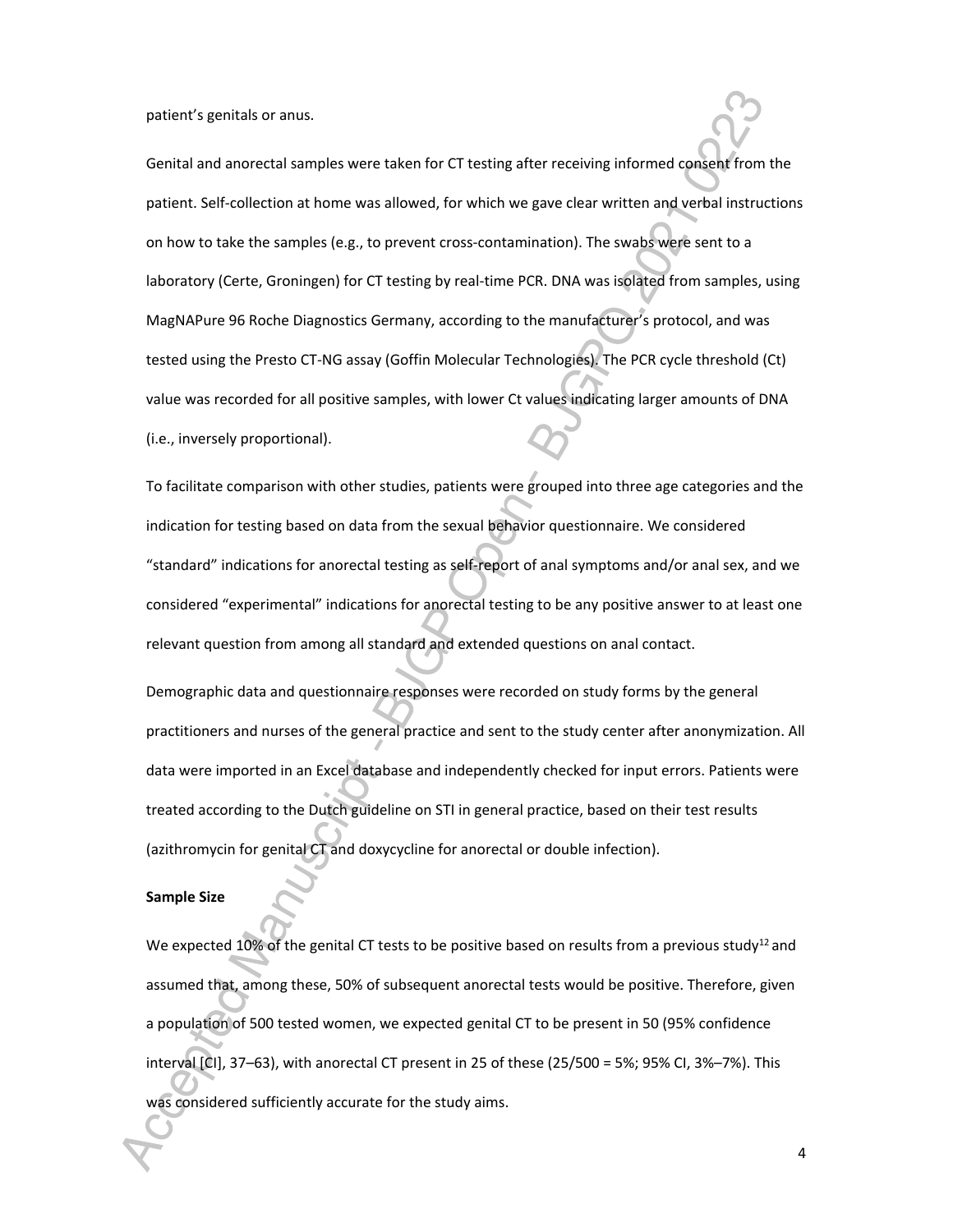#### **Statistical Analysis**

The two standard and experimental indication categories were analyzed for their ability to predict anorectal CT infection. Missed anal infections were categorized as "missed by standard indication" (no anal sex or anal symptoms, but a positive anorectal test) and "missed by experimental indication" (no anal sex or symptoms, no positive response to questions in the extended history, but a positive anorectal test). To describe the anatomic distribution of CT-positive cases, patients were grouped into non-overlapping categories (genital only, anorectal only, or anorectal and genital). Descriptive data are presented as medians, ranges, and interquartile ranges (IQRs). Univariate and multivariate logistic regression were used to identify variables associated with anorectal CT. Univariate analysis included age, standard indication, experimental indication, and each questionnaire item separately. Variables with a significant association ( $p < 0.05$ ) were then included in a multivariate logistic regression model. A stepwise backward-elimination selection strategy was followed to arrive at a model that included only the predictors with p < 0.05, reporting their odds ratios (ORs) and 95% CIs. In a post-hoc analysis, we explored the correlation between anorectal and genital Ct values. All analyses were performed using IBM SPSS version 23.0 (IBM Corp., Armonk, NY, USA).

#### **RESULTS**

#### **Participants and Descriptive Data**

In total, 515 patients from 7 general practices were included by 16 practice nurses and 4 GPs. Only a few eligible women refused to participate, but neither the actual number nor the reason was recorded (anecdotally, most felt uncomfortable having an anorectal swab taken). In addition, we excluded data for 17 patients because their rectal tests were taken 2–9 days after the genital test and excluded retest data from 1 patient after a previous positive test. This left 497 patients for the analyses. Both anorectal and genital CT test results were missing in 7 patients (most likely because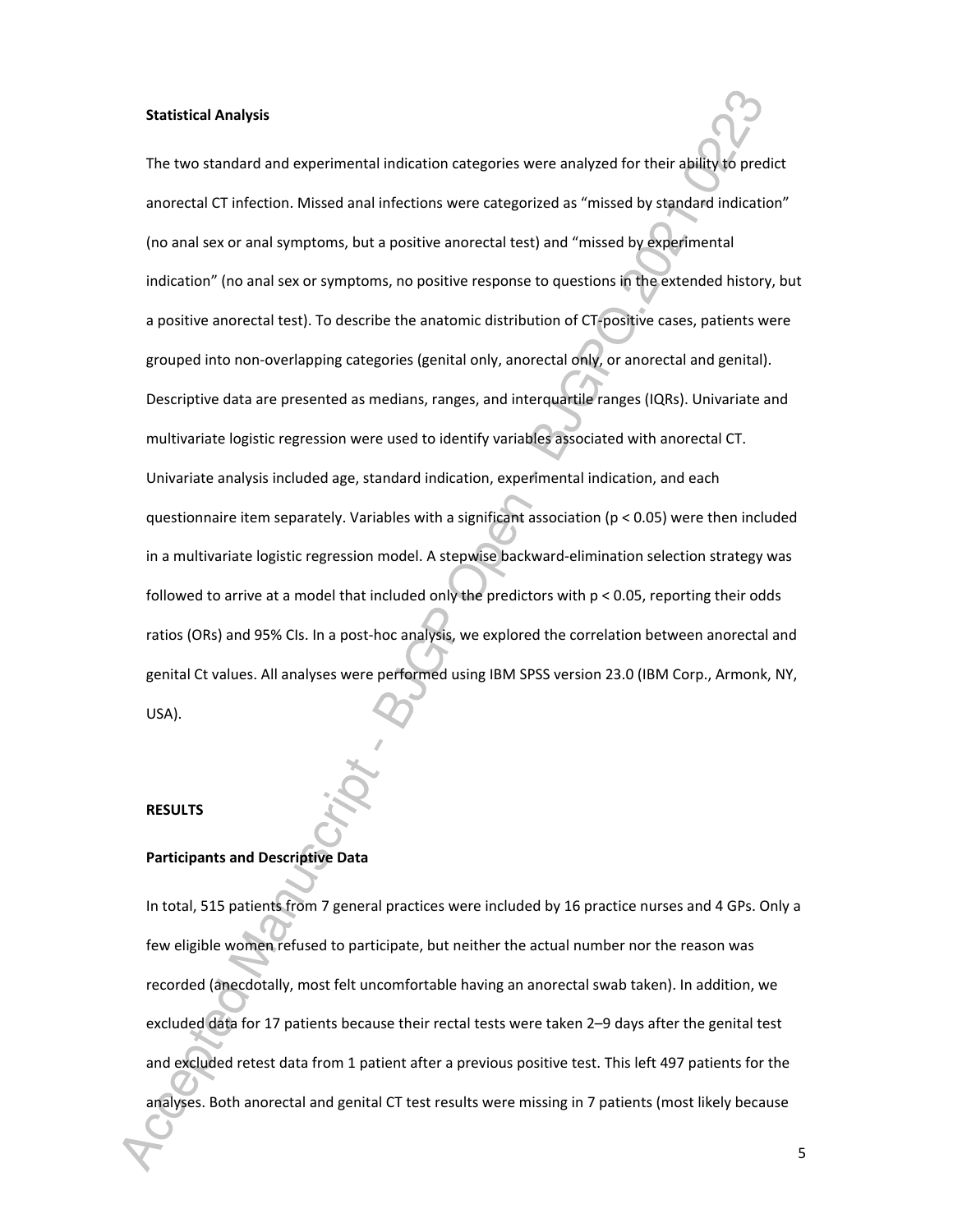participants had not sent their self-collected samples to the laboratory), only the anorectal test was missing in 3 cases, and only the genital test was missing in another 3 cases. Therefore, both rectal and genital CT test results were available for 484 participants. Fewer than 1.5% of the questionnaires had missing values, so we did not perform imputation for missing data.

Table 1 shows the distribution of patients by age and indication for rectal CT testing, together with the prevalence of CT by site. The median participant age was 25 years (range, 18–72; IQR, 22–30) and the overall prevalence of CT (urogenital and/or anorectal) was 17.8% (87/490). Of the CT positives, 72.4% (63/87) had a double infection, 13.8% (12/87) had a genital mono-infection, and 12.6% (11/87) had an anorectal mono-infection. In total, 42.5% and 83.3% had an indication for anorectal testing according to the standard and experimental indications, respectively. In the experimental indication group, 14.8% (60/406) tested positive, whereas 18.5% (15/81) of the remaining women tested positive (OR: 0.76; 95% CI 0.41-1.42;  $p = 0.40$ ). Of the positive cases, 69.3% (52/75) were in the group with no indication for anorectal testing according to the standard guidelines and 20.0% (15/75) were still missed.

In the group defined by standard, anal symptoms were reported by 20.0% of patients and anal sex by 28.2%, with both reported in 5.7% (Table 2). The most common anal/bowel symptoms were itching (n = 43), bleeding (n = 38), pain (n = 23), hemorrhoids (n = 16), burning sensation (n = 12), and discharge (n = 11). Some patients also reported redness (n = 6), irritable bowel syndrome (n = 6), diarrhea (n = 5), constipation (n = 5), and anal fissure (n = 5), and there were single reports of swollen anus, dry skin, proctitis, irritation, ulceration, and irregular stool. Symptoms also frequently occurred together. According to the answers on the structured sexual history questionnaire, anal sex was reported without penetration by 47.7% and with penetration by 21.1%. Anal contact with fingers was reported by 38.4% and with toys by 7.1%. Oral contact with the genitals was reported by 72.6% and oral contact with the anus by 18.5%.

#### **Variables Associated with Anorectal CT Infection**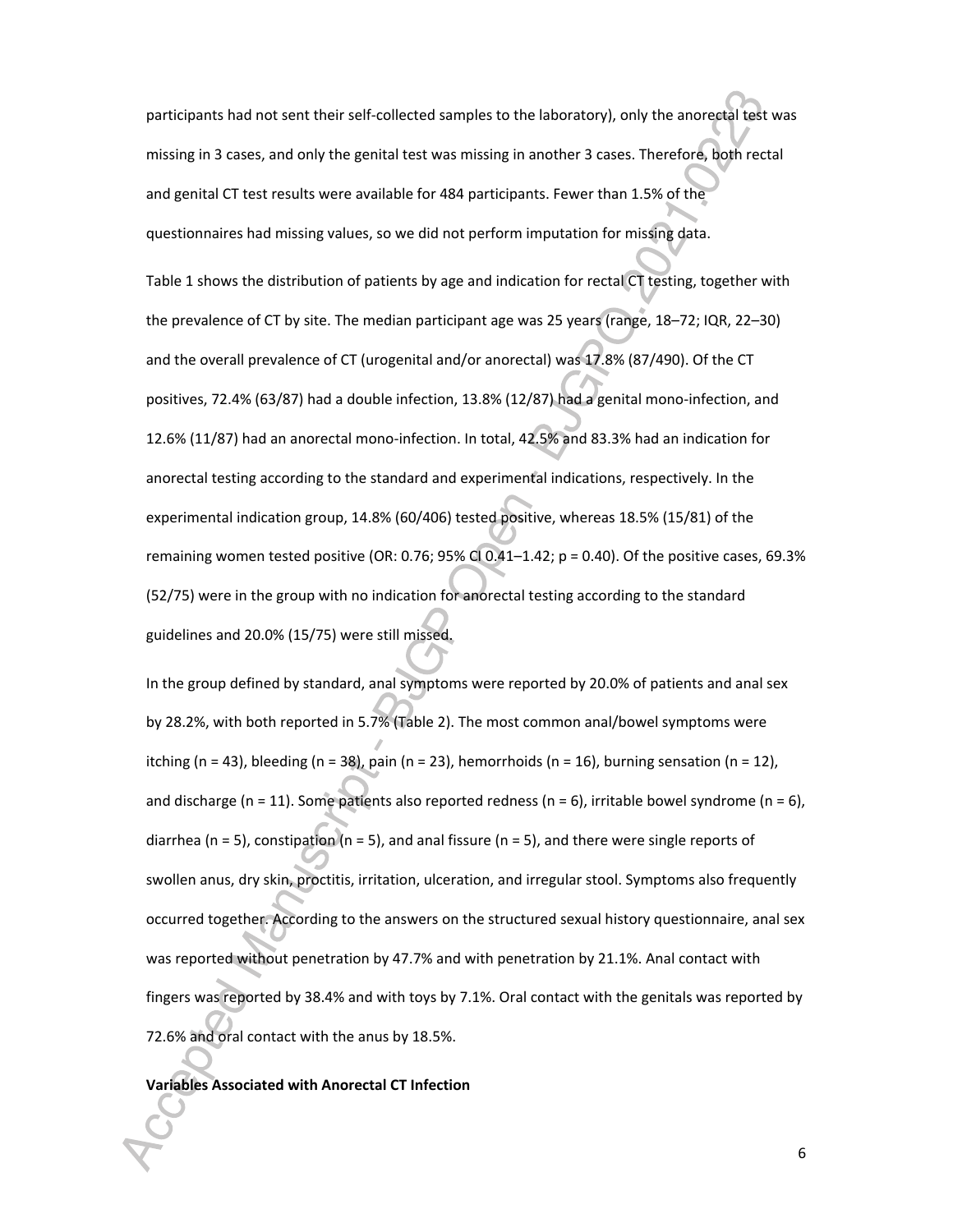Women with a standard indication for anorectal testing had significantly less anorectal CT. Participants reporting anal sex with penetration, anal contact with fingers, or oral-anal contact had significantly lower anorectal CT rates than those answering "no or do not know" on these sexual history questions (see Table 3). Age was significantly associated with anorectal CT, with infection more common in younger patients. Multivariate logistic regression including these four variables resulted in a significantly independent association only for age: OR 0.40 (95% CI, 0.29–0.53;  $p =$ 0.002) for the age 22–28 years group and OR 0.18 (95% CI, 0.12–0.27; p < 0.001) for age >28 years group when compared to the age ≤21 years group.

#### **Anorectal and Genital Bacterial Load by Ct Values**

Ct values were available for 86 PCR-positive cases. Genital and anorectal Ct values were missing for one woman with a positive PCR test. The median Ct values for positive PCR tests were 24.4 (range, 18.1–40.0; IQR, 22.8–26.9) and 30.2 (range, 19.7–37.5; IQR, 25.0–33.9) in the genital and anorectal samples, respectively. Ct values did not differ by age (data not shown). Of the 62 patients with double infection and Ct values for both test sites, the genital Ct value was lower (indicating a higher bacterial load) in 50 (80.6%). Figure 1 shows the distribution of Ct values.

#### **DISCUSSION**

#### **Summary**

We found a high prevalence of urogenital and anorectal CT among women visiting their GP with STIrelated symptoms or questions and for whom a urogenital CT test was indicated, with almost threequarters having infection at both sites. Younger age was associated with higher rates of anorectal CT, and self-reported anal sex or symptoms (i.e., the basis for standard anorectal testing) was associated with less anorectal CT. After multivariate logistic regression, only age retained a significant association, and this was not affected by expanding the standard indication for testing to include questions on sexual behavior. The proposed experimental indication also missed a fifth of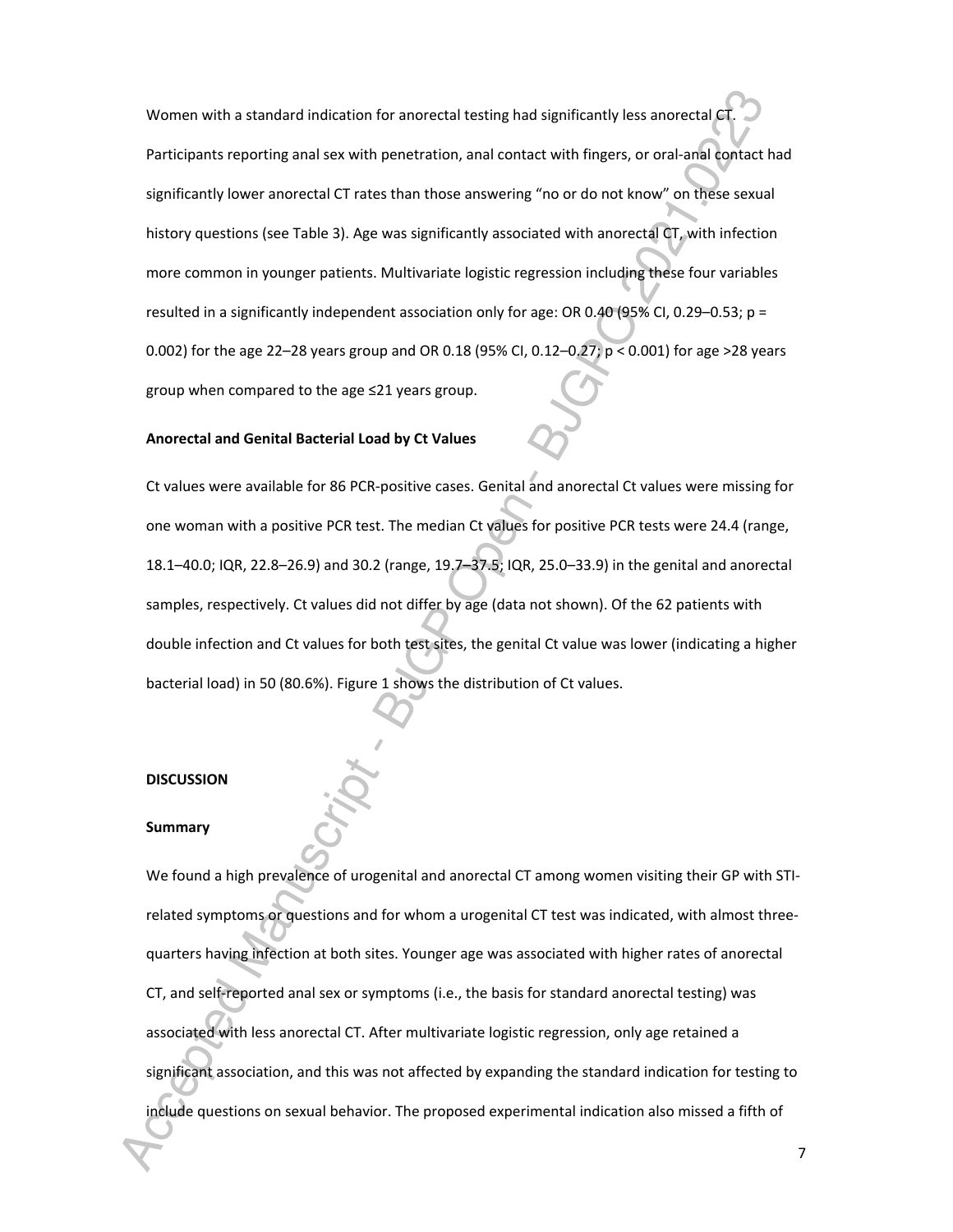the anorectal infections, despite most of the study population being in this group.

#### **Strengths and Limitations**

The results of ten urogenital and ten rectal CT tests were missing for samples collected at home. Although we could not contact participants to ask why, loss of interest or fear of taking a sample are plausible reasons. Participation in research may also have led to patients reporting more anal symptoms than would normally be the case, leading to an artificially higher prevalence than normally found in clinics. Moreover, we only asked about condom use if anal sex was reported, including no questions about prior STI or contact notification. Finally, the study was not powered to detect associations between determinants and actual anorectal CT.

The number of variables in the logistic regression analysis was set to a minimum of ten cases per independent variable added to the model. Although this is a standard approach, analyses of variables with a low prevalence (e.g., anal contact with toys) will produce results that have limited power and must be interpreted with caution. However, our exploratory results support those reported by van Liere,<sup>9</sup> indicating that many anorectal infections will be missed when testing based on sexual technique alone.

Despite our best efforts to prevent cross-contamination of anorectal and genital samples, we cannot be certain that self-collected samples were not contaminated. CT levels were certainly lower for anorectal samples than for genital samples (higher Ct values), but direct comparison is not possible given how much the different sample sites affect bacterial load.<sup>13</sup> A significant proportion of the anorectal tests also had Ct values consistent with at least moderate DNA loads, arguing against contamination as the only explanation for its presence on rectal swabs. Furthermore, we do not know whether high Ct values indicate contamination or inactive infection with low transmissibility. These possibilities should be addressed in future research.

Major strengths of this study are that it was carried out in general practice, with a large sample, and with almost all eligible women. These features contribute to the generalizability of our results to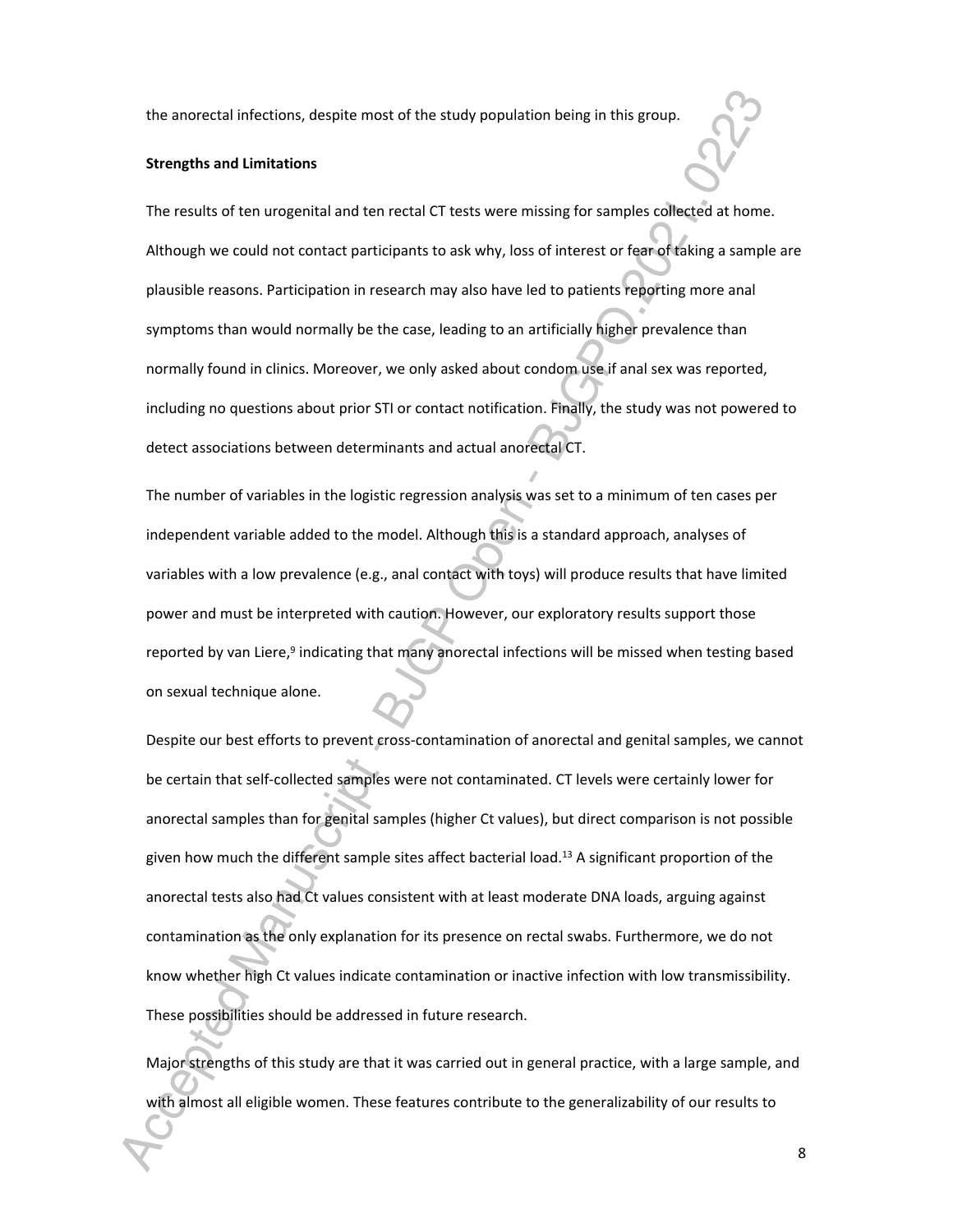primary care settings in the Netherlands. Furthermore, we asked detailed questions on sexual behavior that may be associated with anorectal CT. This strengthens our conclusion that anorectal CT cannot reliably be predicted in women based on sexual behavior or symptoms alone.

#### **Comparison with Existing Literature**

The prevalence of CT in our study was higher than previously reported in Dutch primary care (10%– 11%),<sup>9</sup> being closer to that reported in sexual health centers (15%).<sup>12</sup> In England, a CT screening program reported a positivity rate of 10% between 2018 and 2019.<sup>14</sup> Our assumption that women visiting their GP for STI-related symptoms or questions would have a lower risk of STI than women visiting STI clinics might not be correct. We only included practices where a structured STI consultation was done by a practice nurse, possibly leading to bias because they may have more frequent consultations for STI than other practices. Although this could reflect location, such as areas with high-risk populations, only three of the participating practices were located in the inner city of Groningen and the other four were located in more rural areas. The percentage of anorectal infections that we missed when testing based on the standard indication (69.3%) was comparable to that in an STI clinic (70.9%).<sup>9</sup> standard guidelines do not detail specific anal symptoms, and compared with previous research in an STI clinic, we found that symptoms were more varied.<sup>9</sup> However, a relationship with CT infection was not plausible for all of these symptoms.

## **Implications for Clinical Practice and Research**

A comprehensive sexual history does not help to identify women who require anorectal testing, and as such, cannot be recommended. Instead, we recommend improving case identification by offering anorectal tests to all women with an indication for genital CT testing. An alternative may be to treat all positive urogenital CT tests with doxycycline, as is already recommended in BASHH and NHS guidelines, and omit rectal testing entirely. That is a cheaper strategy than double testing, but it risks leaving anorectal mono-infection untreated. We also need to understand how such an approach affects the prevalence of CT.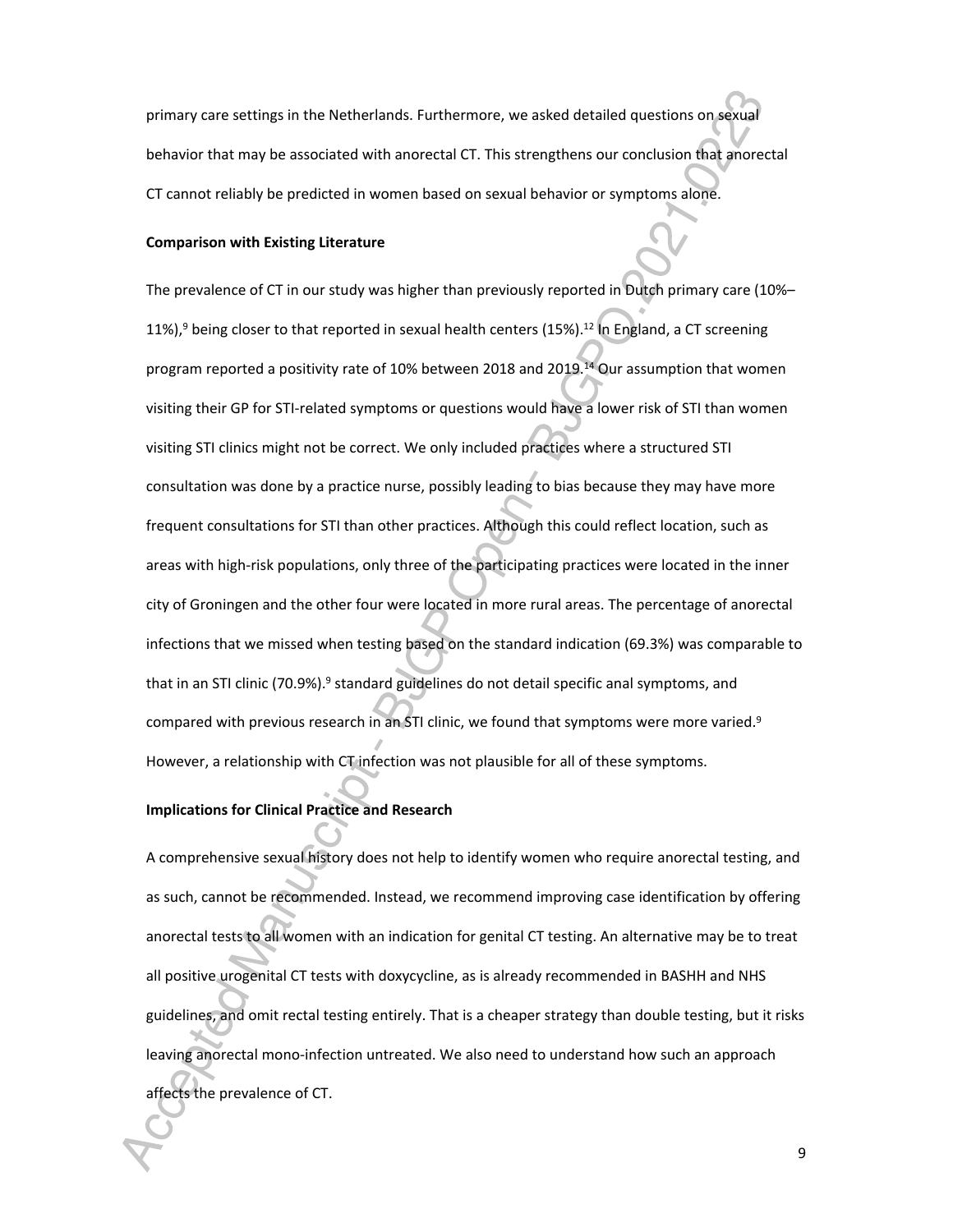#### **FUNDING**

The study was funded by the AOF (non-profit fund), University Medical Center Groningen, and the local laboratory, Certe. Anorectal screening tests were funded from the study budget and genital tests were funded by health insurance as part of usual care.

#### **ETHICAL APPROVAL**

The Medical Ethics Committee of the University Medical Center Groningen approved the study

(METc 2017.163).

#### **Competing interests**

None

#### **ACKNOWLEDGMENTS**

Accepted Manuscript . B

Dr Robert Sykes (www.doctored.org.uk) provided technical editing services for the final drafts of this

manuscript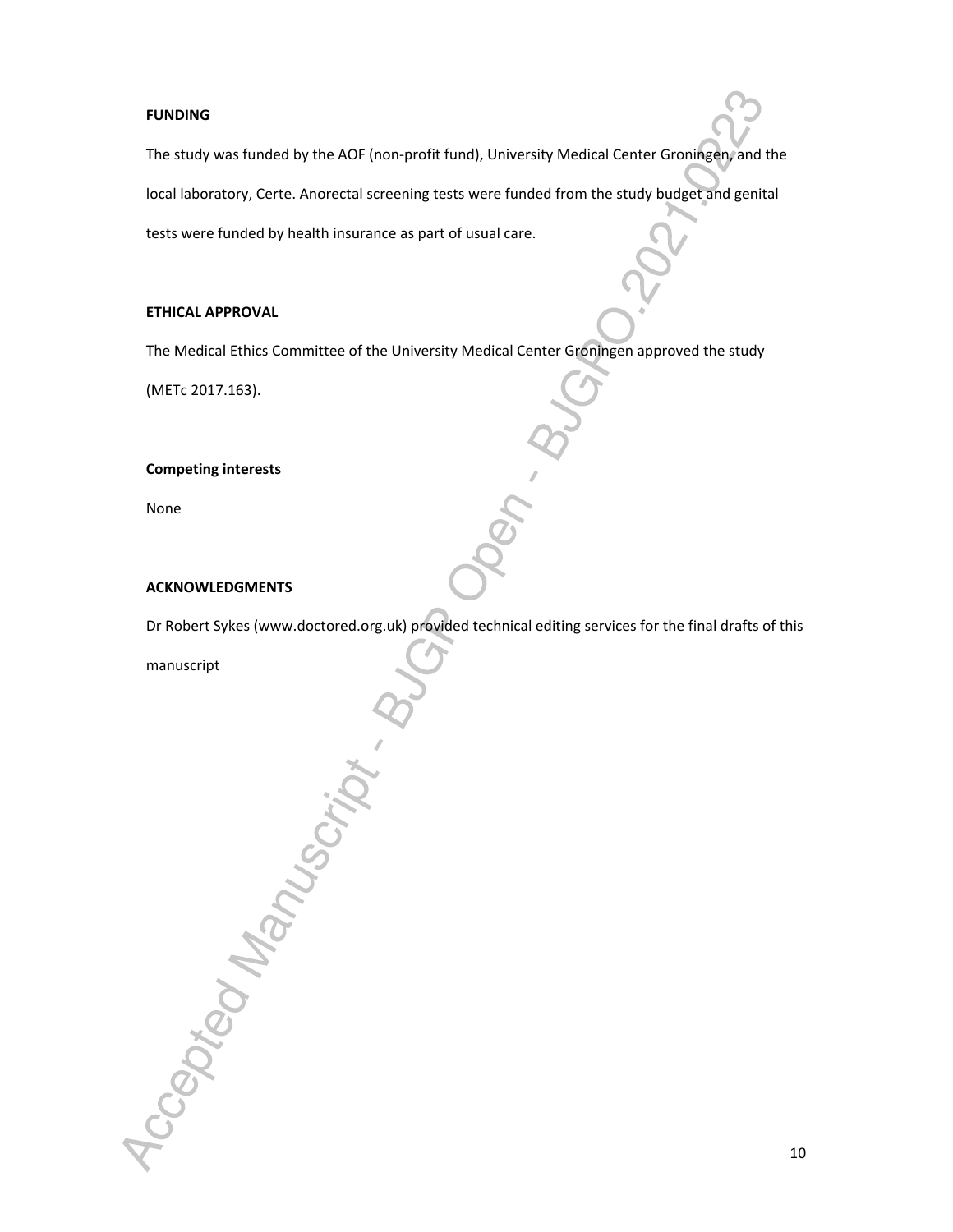#### **REFERENCES**

- 1. WHO. 2018 Report on global sexually transmitted infection surveillance. Geneva: WHO, 2018. https://apps.who.int/iris/bitstream/handle/10665/277258/9789241565691-eng.pdf?ua=1
- 2. Van Bergen JEAM, Dekker JH, Boeke AJP, Kronenberg EHA, van der Spruit T, Burgers JS, Bouma M, Verlee E. Dutch General practitioners Society Guideline on STI-consultation (First revision) Huisarts Wet 2013;56:450-463. [in Dutch] https://richtlijnen.nhg.org/standaarden/het-soa-

#### **consult**

- 3. NVDV. 2018. Sexual Transmitted Diseases Multidisciplinary Guideline 2018 (Update 2019).The Netherlands: NVDV, 2018.[Dutch] https://www.soaaids.nl/files/2019-07/multidisciplinairrichtlijn-soa-2018-update-2019.pdf
- 4. BASHH Clinical Effectiveness Group. 2015 (amended December 2015). 2015 BASHH CEG guidance on tests for Sexually Transmitted Infections. England: BASHH CEP, 2015. https://www.bashhguidelines.org/media/1084/sti-testing-tables-2015-dec-update-4.pdf
- 5. CDC. 2015. Sexually Transmitted Diseases Treatment Guidelines. Chlamydial Infections 2015. USA: CDC, 2015. https://www.cdc.gov/std/tg2015/chlamydia.htm
- 6. WHO. 2016. WHO guidelines for the treatment of Chlamydia trachomatis. Geneva: WHO, 2016. https://apps.who.int/iris/bitstream/handle/10665/246165/9789241549714-eng.pdf
- 7. Chandra NL, Broad C, Folkard K, Town K, Harding-Esch EM, Woodhall SC, Saunders JM, Sadiq ST, Dunbar JK. Detection of Chlamydia trachomatis in rectal specimens in women and its association with anal intercourse: a systematic review and meta-analysis. Sex Transm Infect. 2018;94: 320- 326.
- 8. Lau A, Kong FYS, Huston W, Chow WPF, Fairley CKF, Hocking JS. Factors associated with anorectal *Chlamydia trachomatis* or *Neisseria gonorrhoeae* test positivity in women: a systematic review and meta-analysis. Sex Transm Infect. 2019; 95:361-367.
- 9. Van Liere GAFS, Hoebe CJPA, Wolffs PFG, Dukers-Muijrers NHTM. High co-occurrence of anorectal chlamydia in women visiting an STI clinic revealed by routine universal testing in an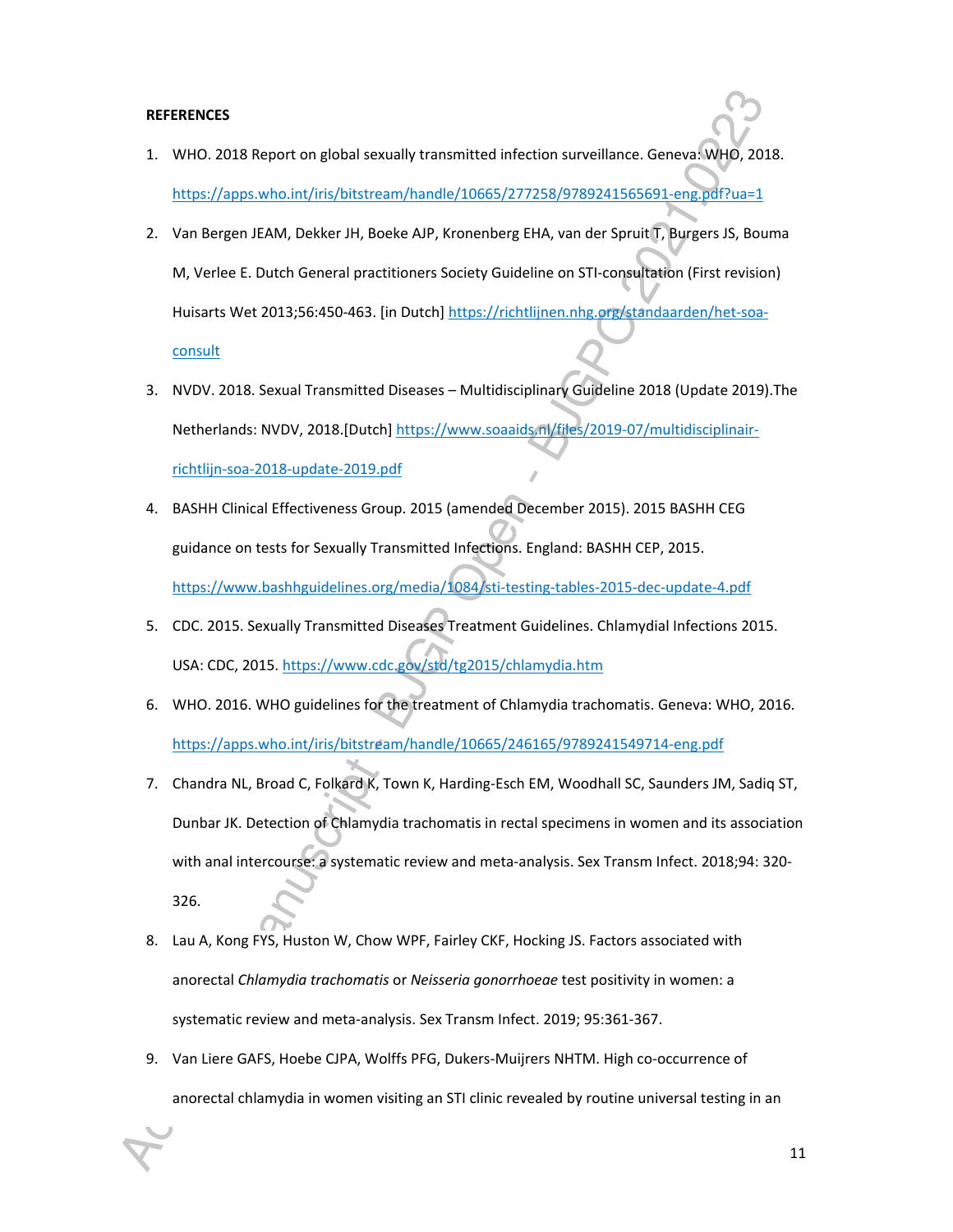observational study; a recommendation towards a better anorectal chlamydia control in women. BMC Infect Dis 2014;14:274.

10. BASHH Clinical Effectiveness Group. 2018. Update on the treatment of Chlamydia

trachomatis (CT) infection. England: London, 2018.

https://www.bashhguidelines.org/media/1191/update-on-the-treatment-of-chlamydia-

trachomatis-infection-final-16-9-18.pdf

- 11. https://www.nhs.uk/conditions/chlamydia
- 12. Staritsky LE, van Aar F, Visser M, Op de Coul ELM, Heijne JCM, Götz HM, Nielen M, van Sighem AI, van Benthem BHB. NIPHE. 2019. Sexually transmitted infections in the Netherlands in 2019. Bilthoven: National Institute for Public Health and the Environment, RIVM, 2019. https://www.rivm.nl/publicaties/sexually-transmitted-infections-in-netherlands-in-2019
- 13. Dirks JAMC, van Liere GAFS, Hoebe CJPA, Wolffs P, Dukers-Muijrers NHTM. Genital and anal Chlamydia trachomatis bacterial load in concurrently infected women: a cross-sectional study. Sex Transm Infect 2019; 95: 317-21.
- 14. Mitchell H, Allen H, Sonubi T, Kuyumdzhieva G, Harb A, Shah A, Glancy M, Checchi M, Milboum H, Folkard K, Mohammed H. PHE. 2019. Sexually transmitted infections and screening for chlamydia in England, 2019: The annual official statistics, data to end of December 2019. England: Public Health England, 2019.

https://assets.publishing.service.gov.uk/government/uploads/system/uploads/attachment\_data

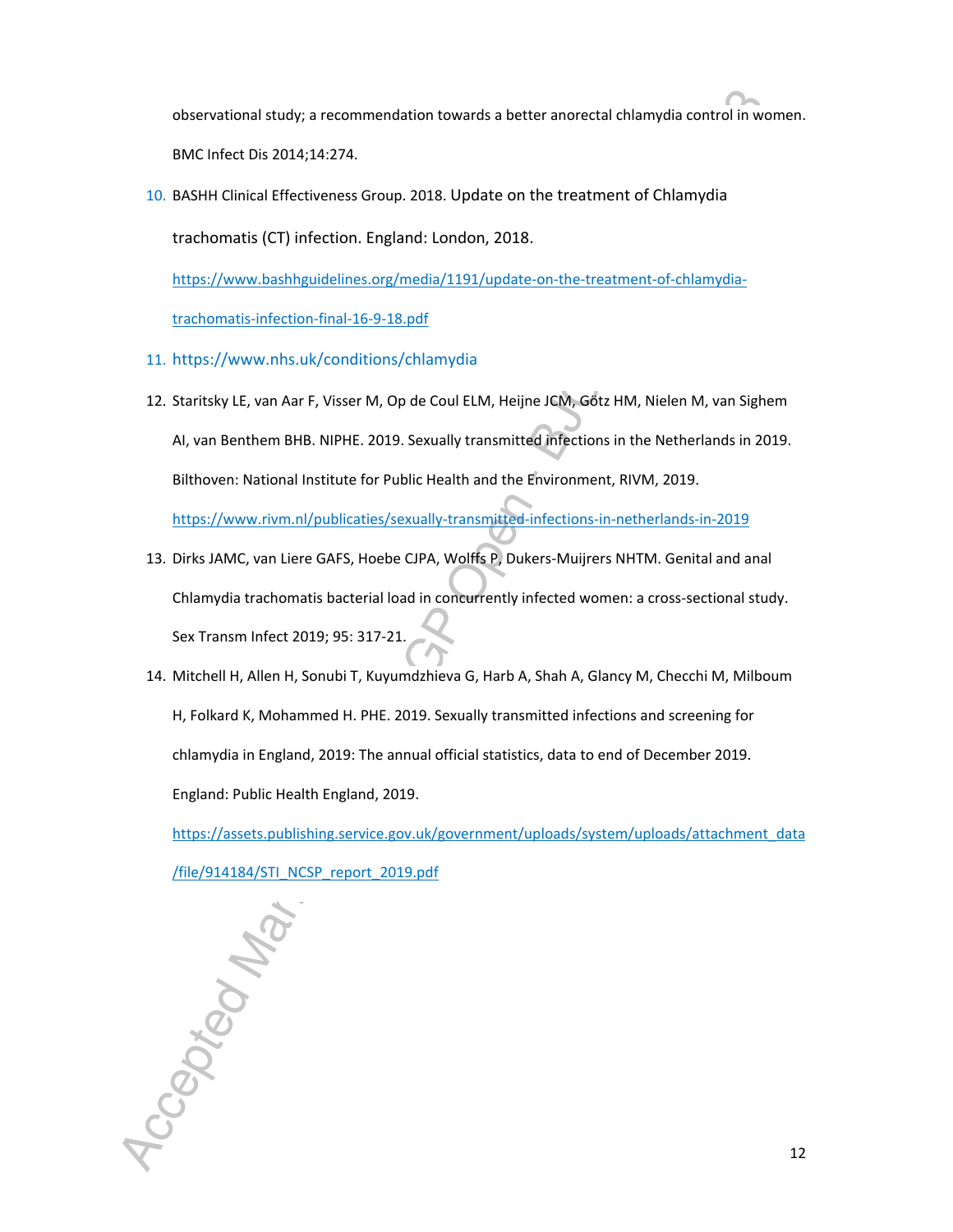|                        | <b>Standard indication</b><br>$N = 211*$<br>% (n/N) |          |              | <b>Experimental indication</b> |      | <b>Total</b><br>$N = 497$<br>% (n/N) |  |
|------------------------|-----------------------------------------------------|----------|--------------|--------------------------------|------|--------------------------------------|--|
|                        |                                                     |          | $N = 414$ ** |                                |      |                                      |  |
|                        |                                                     |          |              | % $(n/N)$                      |      |                                      |  |
| Age                    |                                                     |          |              |                                |      |                                      |  |
| $\leq$ 21years         | 15.6                                                | (33/211) | 20.0         | (83/414)                       | 21.7 | (108/497)                            |  |
| $22 - 28$ years        | 44.1                                                | (93/211) | 46.4         | (192/414)                      | 45.1 | (224/497)                            |  |
| >28 years              | 40.3                                                | (85/211) | 33.6         | (139/414)                      | 33.2 | (165/497)                            |  |
| Chlamydia prevalence + |                                                     |          |              |                                |      |                                      |  |
| Any site               | 12.0                                                | (25/208) |              | 16.7 (68/408)                  | 17.8 | (87/490)                             |  |
| Urogenital             | 10.1                                                | (21/207) | 14.5         | (59/406)                       | 15.4 | (75/487)                             |  |
| Anorectal              | 11.1                                                | (23/208) | 14.8         | (60/406)                       | 15.4 | (75/487)                             |  |

**Table 1. Population Characteristics and CT Prevalence by Indication for Rectal Testing** 

\* 1 missing indication due to missing questionnaire data

\*\* 3 missing experimental indication due to missing questionnaire data

† Denominators were adjusted to the number of participants tested at each site (any, urogenital, or

rectal). Both tests were missing for 7, of which 3 had a urogenital test only (all negative) and 3 had a

rectal test only (one was positive).

Abbreviations: CT, *Chlamydia trachomatis*.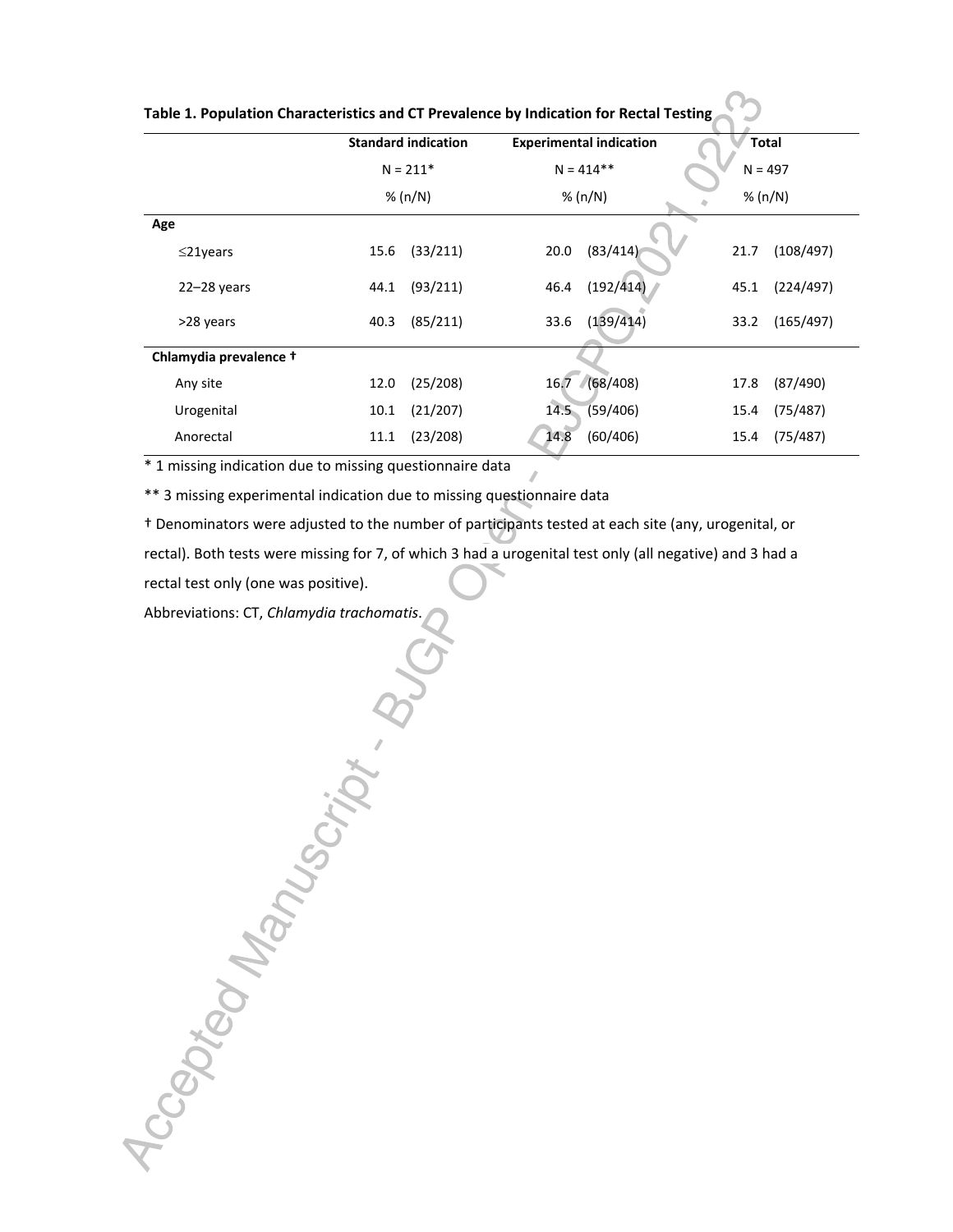| <b>Months</b>                                   |                          |           |
|-------------------------------------------------|--------------------------|-----------|
| <b>Indications</b>                              | %                        | n/N       |
| History according to standard guidelines        |                          |           |
| Anal symptoms                                   | 20.0%                    | (99/495)  |
| Anal sex                                        | 28.2%                    | (140/497) |
| Anal sex and anal symptoms                      | 5.7%                     | (28/495)  |
| Total indications for anorectal testing         | 42.5%                    | (211/497) |
| (Anal sex or symptoms)                          |                          |           |
| Additional sexual history                       |                          |           |
| Anal sex without penetration                    | 47.7% (3.3% condom use)  | (236/495) |
| Anal sex with penetration                       | 21.1% (13.7% condom use) | (104/492) |
| Anal contact with fingers of partner            | 38.4%                    | (189/492) |
| Anal contact with toys                          | 7.1%                     | (35/492)  |
| Oral contact with genitals of the woman         | 72.6%                    | (358/493) |
| Oral contact with anus of the woman             | 18.5%                    | (91/493)  |
| Resulting experimental indication for anorectal | 83.3%                    | (414/497) |
| testing                                         |                          |           |
| (Positive answer on any anal contact)           |                          |           |

**Table 2. Results of the Questions Regarding Anal Sex, Symptoms, and Sexual Behavior in the Past 6** 

answered that question (excluding the missing answers)

n is the total number positive answers for the variable, N is the total number of women that<br>answered that question (excluding the missing answers)<br>and the variable of women that<br>and  $\sim$  and  $\sim$  and  $\sim$  and  $\sim$  and  $\sim$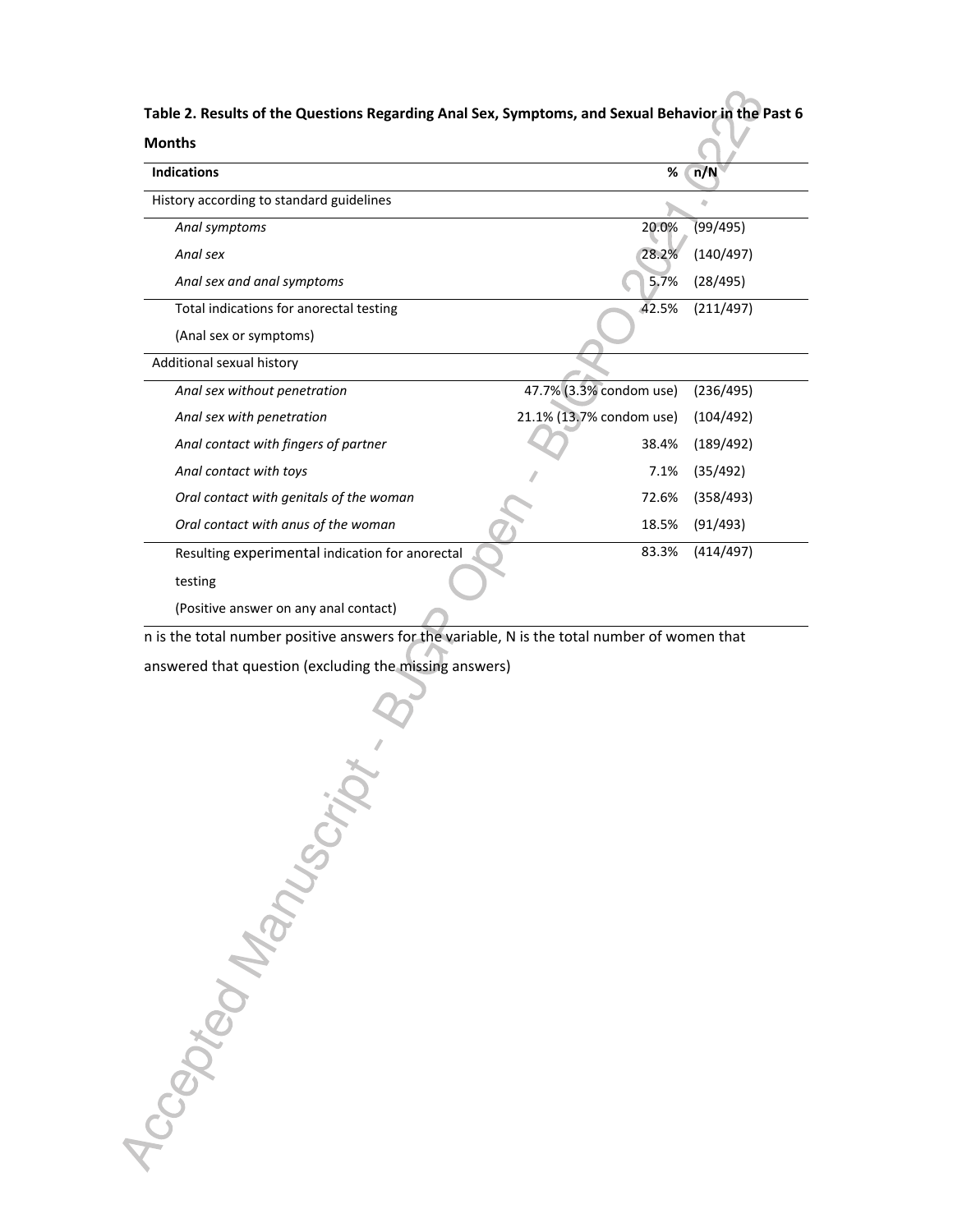| Table 3. Anorectal Chlamydia and Association with Different Variables |  |  |
|-----------------------------------------------------------------------|--|--|
|-----------------------------------------------------------------------|--|--|

| <b>Variables</b>               | N   | Rectal    | <b>Univariate</b>   | P       | <b>Multivariate</b> | P       |
|--------------------------------|-----|-----------|---------------------|---------|---------------------|---------|
|                                |     | <b>CT</b> | analysis            |         | analysis            |         |
|                                |     | $(\%)$    | OR (95 %CI)         |         | OR (95%CI)          |         |
| Standard indication for rectal | 208 | (11.1)    | $0.54(0.32 - 0.92)$ | 0.023   |                     |         |
| testing                        |     |           |                     |         |                     |         |
| Experimental indication for    | 406 | (14.8)    | $0.76(0.41-1.42)$   | 0.40    |                     |         |
| rectal testing                 |     |           |                     |         |                     |         |
| Anal symptoms                  | 98  | (12.2)    | $0.72(0.37-1.39)$   | 0.35    |                     |         |
| Anal sex                       | 138 | (10.9)    | $0.59(0.32 - 1.07)$ | 0.10    |                     |         |
| Anal sex without penetration   | 230 | (12.6)    | $0.67(0.41 - 1.12)$ | 0.13    |                     |         |
| Anal sex with penetration      | 103 | (7.8)     | $0.40(0.19 - 0.86)$ | 0.020   | $0.64(0.28 - 1.47)$ | 0.29    |
| Anal contact with fingers      | 185 | (9.2)     | $0.43(0.24 - 0.76)$ | 0.003   | $0.58(0.31 - 1.11)$ | 0.10    |
| Anal contact with toys         | 34  | (5.9)     | $0.33(0.08 - 1.42)$ | 0.14    |                     |         |
| Oral contact with genitals     | 352 | (15.6)    | $1.09(0.62 - 1.92)$ | 0.89    |                     |         |
| Oral contact with anus         | 91  | (7.7)     | $0.40(0.18 - 0.91)$ | 0.024   | $0.69(0.29 - 1.66)$ | 0.41    |
| Age*                           |     |           |                     |         |                     |         |
| $\leq$ 21                      | 104 | (30.8)    |                     |         |                     |         |
| $22 - 28$                      | 220 | (14.5)    | $0.38(0.22 - 0.67)$ | 0.001   | $0.40(0.23 - 0.71)$ | 0.002   |
| $>28$                          | 163 | (6.7)     | $0.16(0.08 - 0.34)$ | < 0.001 | $0.20(0.09 - 0.41)$ | < 0.001 |

\* Age  $\leq$  21 was the reference category.

N is the total number positive for the variable, excluding 10 women without a rectal CT test. The rectal CT positive (%) was calculated by excluding women with a missing answer (0–5 per question). Women answering "don't know" were added to the "no" category when calculating odds ratios and Fisher's exact p-values.

Significant P-values ≤0.05 are printed in bold.

Only possible risk-factor variables (below the double line) were analysed with logistic regression if significantly associated with rectal CT in the univariate analysis.

Abbreviations: CI, confidence interval; CT, *Chlamydia trachomatis*; OR, odds ratio.